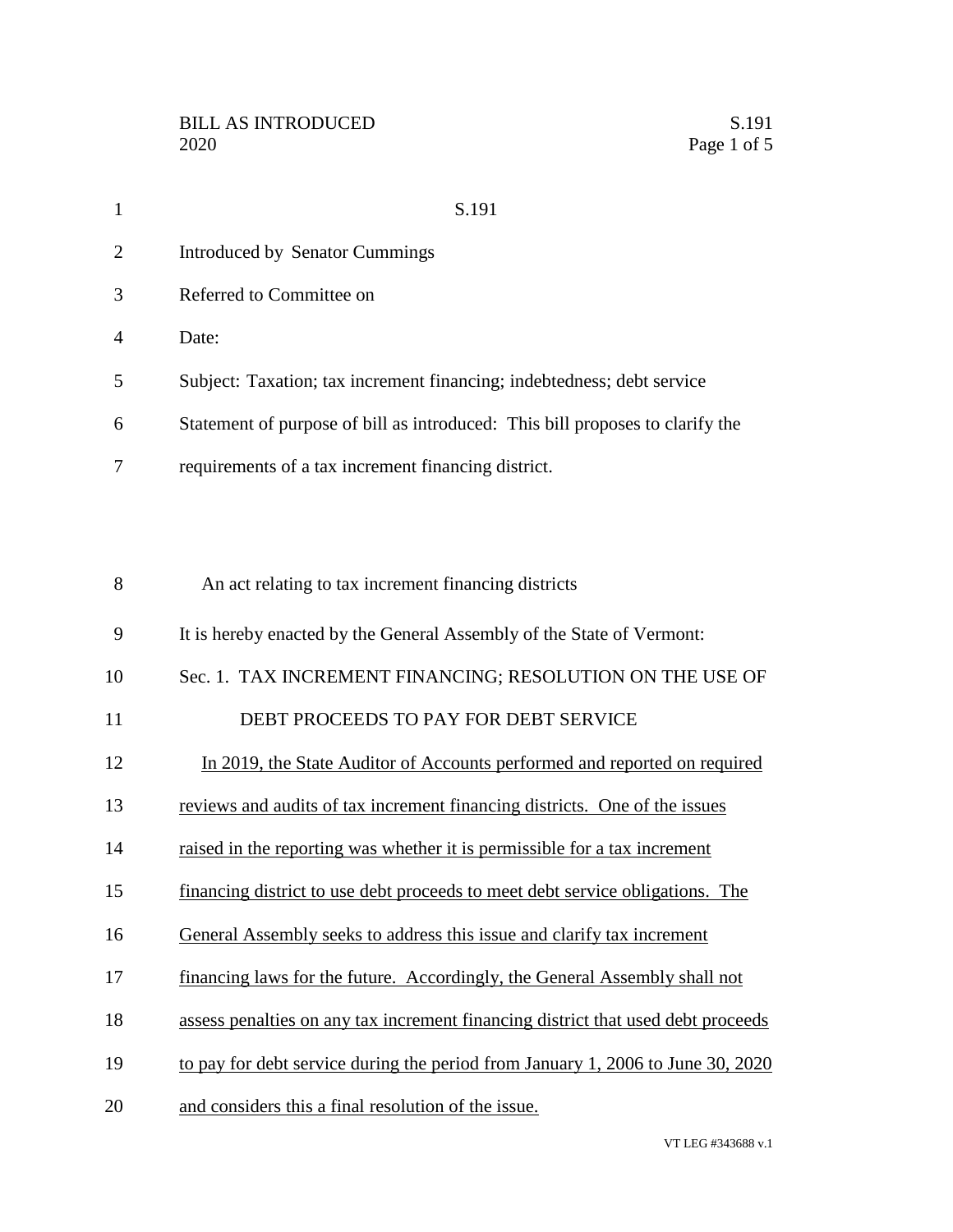| $\mathbf{1}$   | Sec. 2. 24 V.S.A. § 1891 is amended to read:                                      |
|----------------|-----------------------------------------------------------------------------------|
| $\overline{2}$ | § 1891. DEFINITIONS                                                               |
| 3              | When used in this subchapter:                                                     |
| $\overline{4}$ | * * *                                                                             |
| 5              | (4) "Improvements" means the installation, new construction, or                   |
| 6              | reconstruction of infrastructure that will serve a public purpose and fulfill the |
| 7              | purpose of tax increment financing districts as stated in section 1893 of this    |
| 8              | subchapter, including utilities, transportation, public facilities and amenities, |
| 9              | land and property acquisition and demolition, and site preparation.               |
| 10             | Improvements also means the funding of a debt service reserve fund for a          |
| 11             | period of up to six years from the date a district is created.                    |
| 12             | * * *                                                                             |
| 13             | (7) "Financing" means debt incurred, including principal, interest, and           |
| 14             | any fees or charges directly related to that debt, or other instruments or        |
| 15             | borrowing used by a municipality to pay for improvements in a tax increment       |
| 16             | financing district, only if authorized by the legal voters of the municipality in |
| 17             | accordance with section 1894 of this subchapter. Payment for the cost of          |
| 18             | district improvements and related costs may also include direct payment by the    |
| 19             | municipality using the district increment. However, such payment is also          |
| 20             | subject to a vote by the legal voters of the municipality in accordance with      |
| 21             | section 1894 of this subchapter and, if not included in the tax increment         |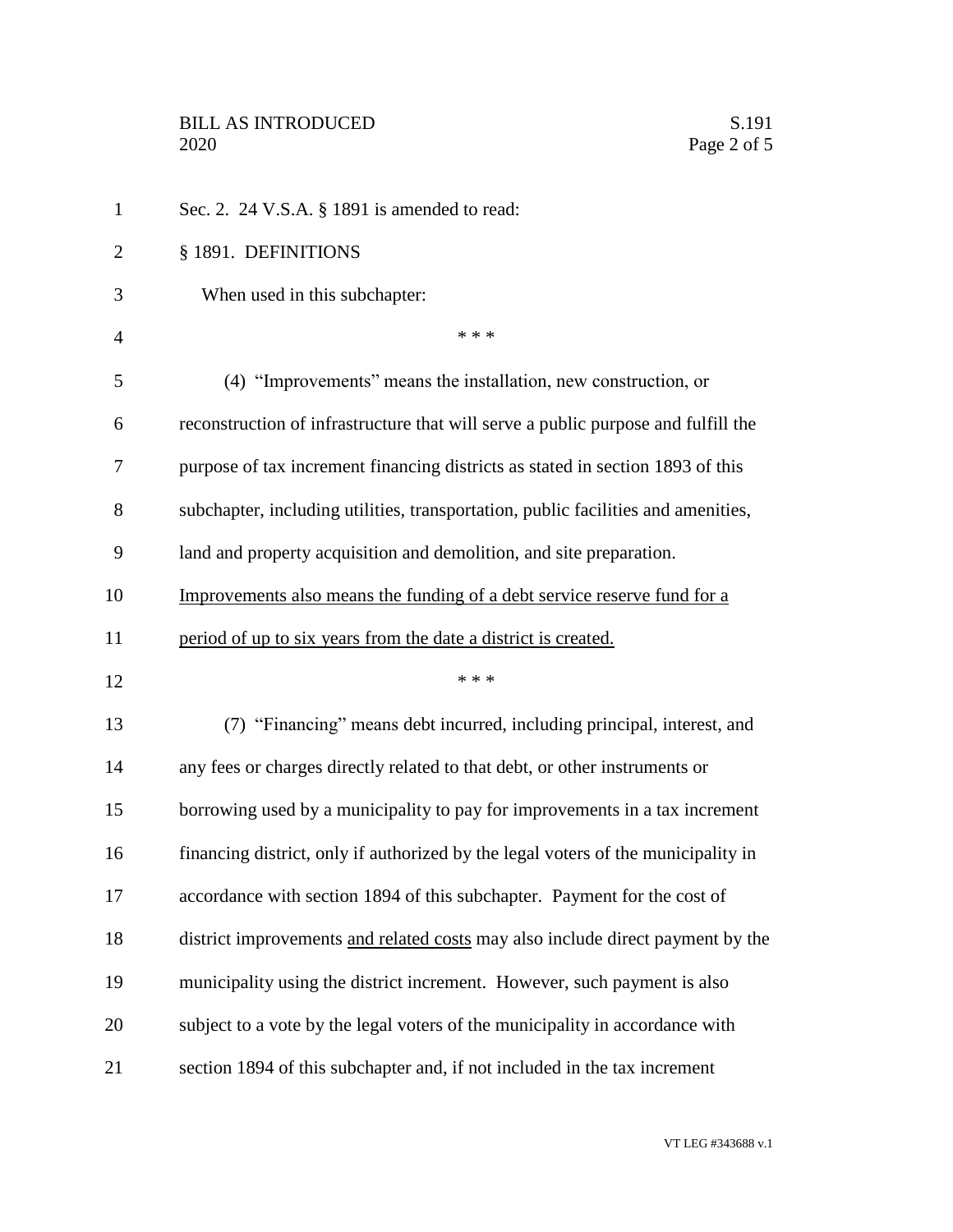| $\mathbf{1}$   | financing plan approved under subsection 1894(d) of this subchapter, is also       |
|----------------|------------------------------------------------------------------------------------|
| $\overline{2}$ | considered a substantial change and subject to the review process provided by      |
| 3              | subdivision $1901(2)(B)$ of this subchapter. If interfund loans within the         |
| $\overline{4}$ | municipality are used as the method of financing, no interest shall be charged.    |
| 5              | Bond anticipation notes may only be used as a method of financing during the       |
| 6              | first five-year period that a district may incur debt.                             |
| 7              | Sec. 3. 24 V.S.A. § 1895 is amended to read:                                       |
| 8              | § 1895. ORIGINAL TAXABLE VALUE                                                     |
| 9              | (a) Certification. As of the date the district is created, the lister or assessor  |
| 10             | for the municipality shall certify the original taxable value and shall certify to |
| 11             | the legislative body in each year thereafter during the life of the district the   |
| 12             | amount by which the total valuation as determined in accordance with               |
| 13             | 32 V.S.A. chapter 129 of all taxable real property located within the tax          |
| 14             | increment financing district has increased or decreased relative to the original   |
| 15             | taxable value.                                                                     |
| 16             | (b) Boundary of the district. Any parcel within a district shall be located        |
| 17             | wholly within the boundaries of a district. No adjustments to the boundary of a    |
| 18             | district are permitted after the approval of a tax increment financing district    |
| 19             | plan as described in section 1894 of this title.                                   |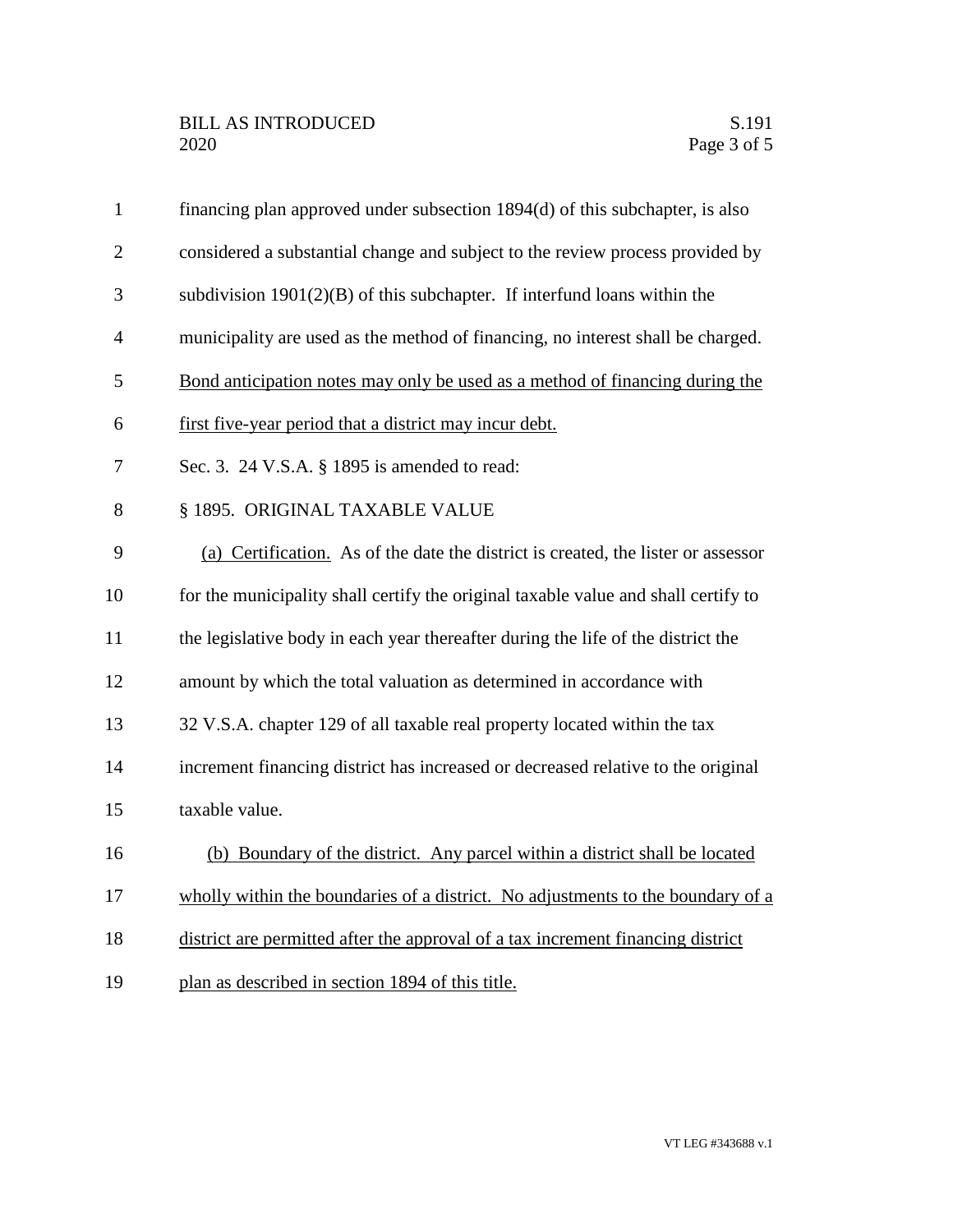| $\mathbf{1}$   | Sec. 4. 32 V.S.A. § 5404a is amended to read:                                     |
|----------------|-----------------------------------------------------------------------------------|
| $\overline{2}$ | § 5404a. TAX STABILIZATION AGREEMENTS; TAX INCREMENT                              |
| 3              | <b>FINANCING DISTRICTS</b>                                                        |
| $\overline{4}$ | (a) A tax agreement or exemption shall affect the education property tax          |
| 5              | grand list of the municipality in which the property subject to the agreement is  |
| 6              | located if the agreement or exemption is:                                         |
| 7              | * * *                                                                             |
| 8              | $(b)(1)$ An agreement affecting the education property tax grand list defined     |
| 9              | under subsection (a) of this section shall reduce the municipality's education    |
| 10             | property tax liability under this chapter for the duration of the agreement or    |
| 11             | exemption without extension or renewal, and for a maximum of 10 years. A          |
| 12             | municipality's property tax liability under this chapter shall be reduced by any  |
| 13             | difference between the amount of the education property taxes collected on the    |
| 14             | subject property and the amount of education property taxes that would have       |
| 15             | been collected on such property if its fair market value were taxed at the        |
| 16             | equalized nonhomestead rate for the tax year.                                     |
| 17             | (2) Notwithstanding any other provision of law, if a municipality has             |
| 18             | entered into an agreement that reduces the municipality's education property      |
| 19             | tax liability under this chapter and the municipality establishes a tax increment |
| 20             | financing district under 24 V.S.A. chapter 53, subchapter 5, the municipality's   |